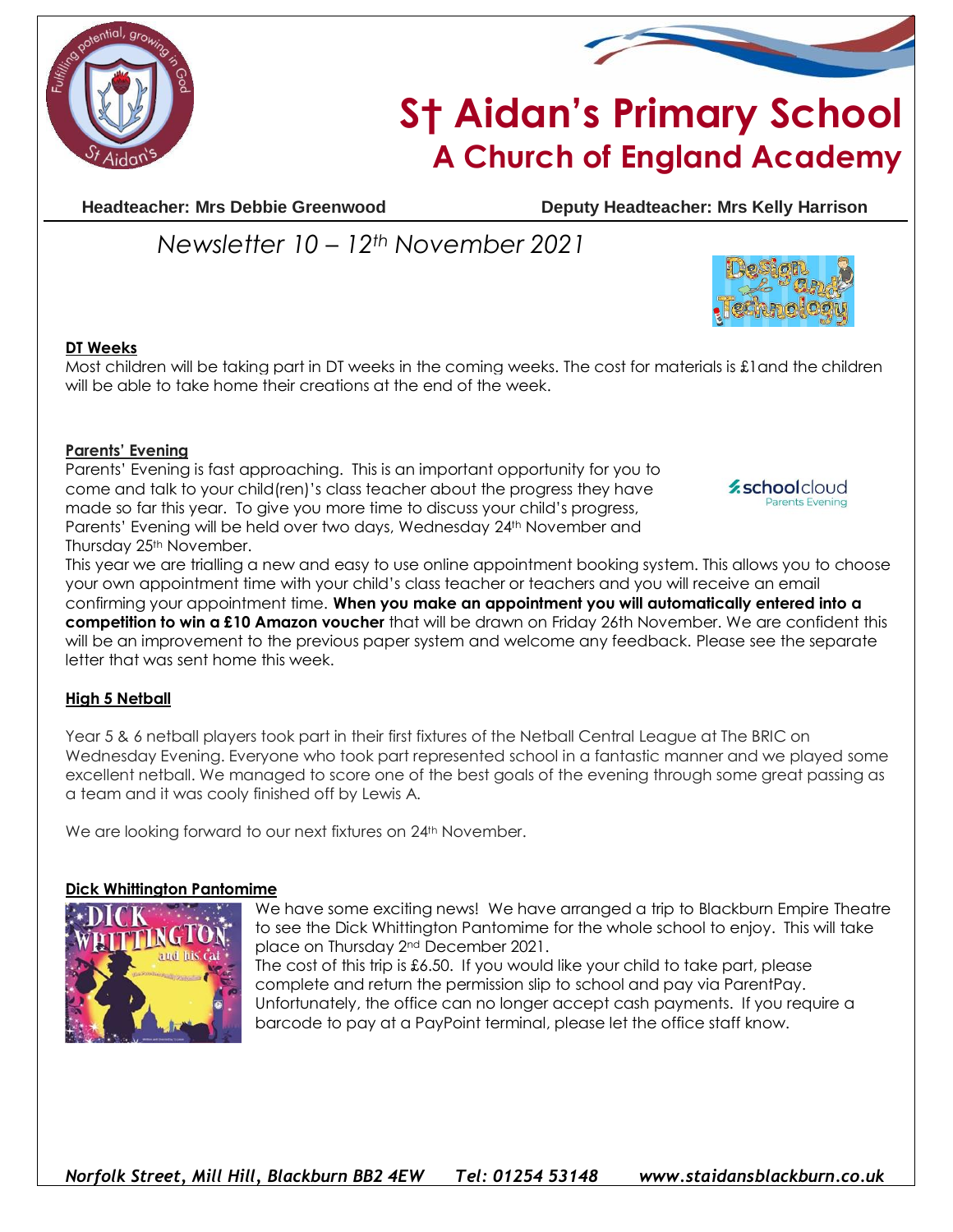#### **Snowball Disco**

This year's Snowball Disco will be taking place on Friday 3rd December over two sessions and is £2 per ticket. This ticket includes a drink, a packet of crisps and a chocolate bar.



Session 1-5:00pm-6:00pm- Reception, Year 1 and Year 2 children only Session 2- 6:15pm-7:30pm- Years 3, 4, 5 and 6 children only

If you would like your child to take part please pay via ParentPay. Unfortunately, the office can no longer accept cash payments. If you require a barcode to pay at a PayPoint terminal, please let the office staff know.

Please note that doors will be opening at 5.00pm to children in Reception, Year 1 and Year 2 only– please don't bring or send your child to school any earlier than this. The junior disco will start at 6:15pm for children in years 3,4,5 and 6 and will finish at 7:30pm. All junior children must be picked up by an adult by 7.30pm.

#### **Admission to Reception Class & Secondary School 2022**



The online admission form for admission to Reception Class and Secondary schools in September 2022 is now accessible using the following link: <https://blackburn.gov.uk/SynergyWeb/Parents/appsummary.aspx> If you have a child due to start primary school next September (born between 1st) September 2017 and 31<sup>st</sup> August 2018), please ensure you complete the online admission form. The closing dates are:-

**Primary School - Saturday 15th January 2022**

#### **Time Tables Rock Stars**

**IMES ABLES R** 

Did you know we are using Times Tables Rock stars? Does your child log on at home or talk about the times tables they know? Please encourage your

child to log on at home.

#### **Children In Need**



Next Friday 19th November it is Children in Need day, we will be having a non-uniform day for a donation of £1.00 per child or £2 per family.



#### **ALWAYS House Statistics**

ALWAYS following the school rights this week:

| $\sim$ $\sim$ $\sim$ $\sim$ $\sim$ | <b>ALDER</b> | ΞΝ  | <b>RIBBLE</b> |
|------------------------------------|--------------|-----|---------------|
| 96%                                | 98%          | 98% | 100%          |

#### **Congratulations!**

Well done to the following children for being chosen to receive an award this week:

|                            | <b>Stars of the Week</b> | <b>Headteacher's Award Winner</b><br><b>Christian Values</b> |
|----------------------------|--------------------------|--------------------------------------------------------------|
| Reception<br>(Miss Keegan) | Ashleigh and Bobby       | Sebastian                                                    |
| Year 1<br>(Miss Rigby)     | Lochlan and Layla H      | Sampson                                                      |
| Year 2<br>(Miss Yates)     | Rosie and Vinnie         | Sienna                                                       |

*Norfolk Street, Mill Hill, Blackburn BB2 4EW Tel: 01254 53148 www.staidansblackburn.co.uk*